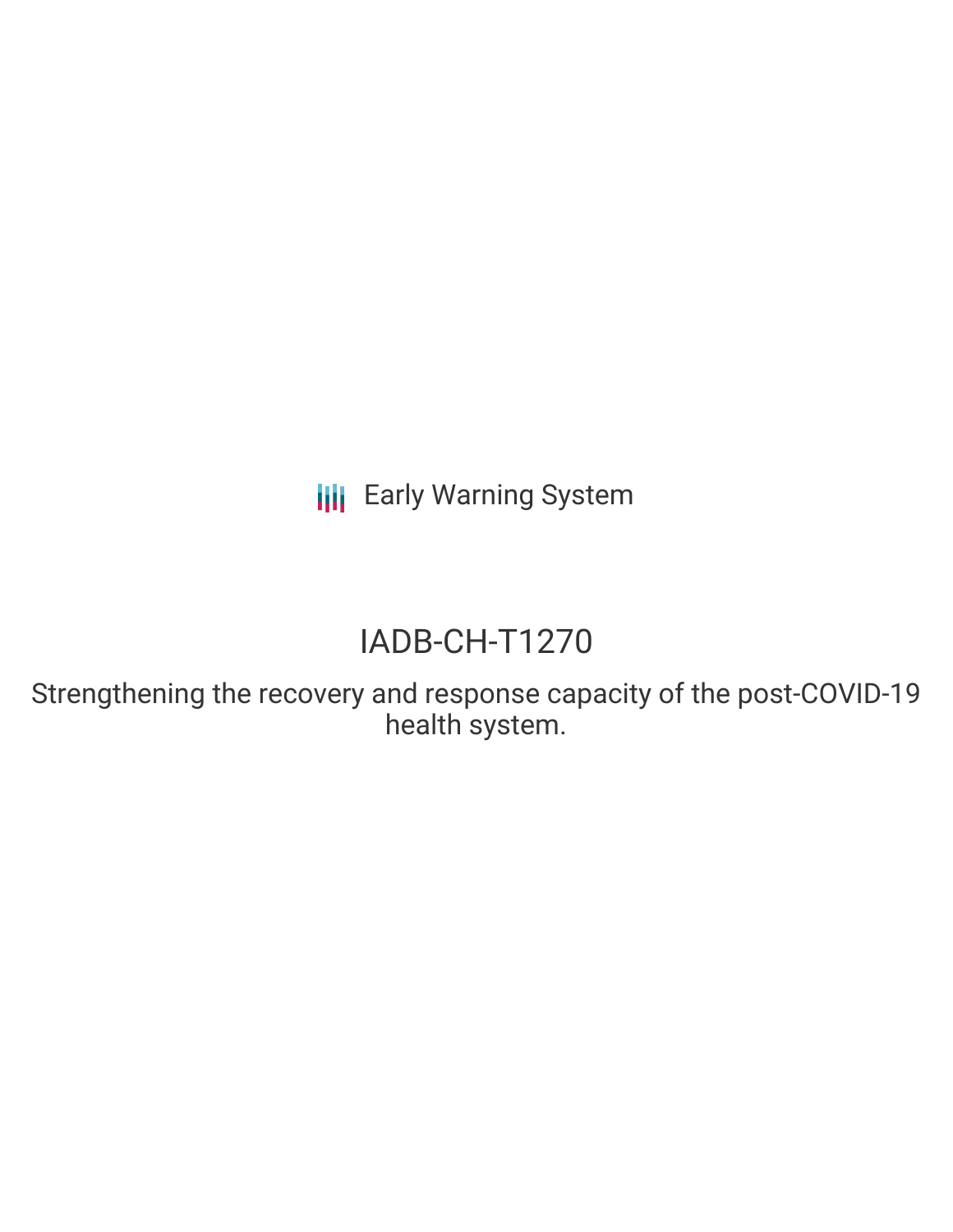

## Early Warning System Strengthening the recovery and response capacity of the post-COVID-19 health system.

#### **Quick Facts**

| <b>Countries</b>               | Chile                                       |
|--------------------------------|---------------------------------------------|
| <b>Financial Institutions</b>  | Inter-American Development Bank (IADB)      |
| <b>Status</b>                  | Approved                                    |
| <b>Bank Risk Rating</b>        | U                                           |
| <b>Borrower</b>                | Government of Chile                         |
| <b>Sectors</b>                 | Education and Health, Technical Cooperation |
| <b>Investment Type(s)</b>      | <b>Advisory Services</b>                    |
| <b>Investment Amount (USD)</b> | $$0.25$ million                             |
| <b>Grant Amount (USD)</b>      | $$0.25$ million                             |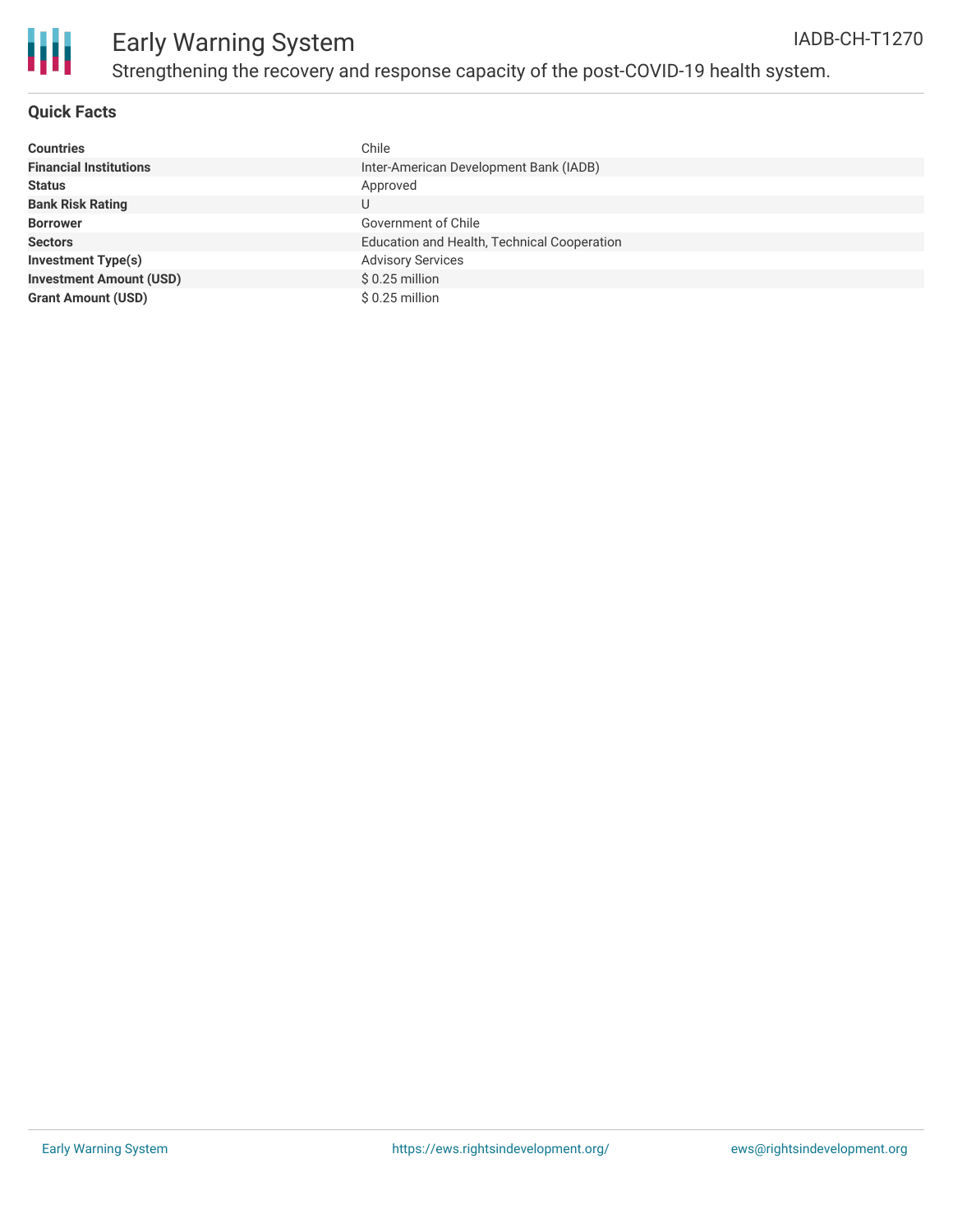

### **Project Description**

The general objective is to contribute to the recovery of the public health system so that it responds better to the population's demand for care and achieves a better user experience.The specific objectives are: (1) Contribute to improving the quality of health care through the development of new standards based on a people-centered health model, which can be tested in primary care centers and can be scaled to the rest of the system; (2) Contribute to the preventive approach of common chronic diseases and their risk factors by expanding the coverage of remote assistance to meet the demand for care of pathologies that require permanent monitoring, in particular high blood pressure, diabetes, chronic respiratory and kidney diseases .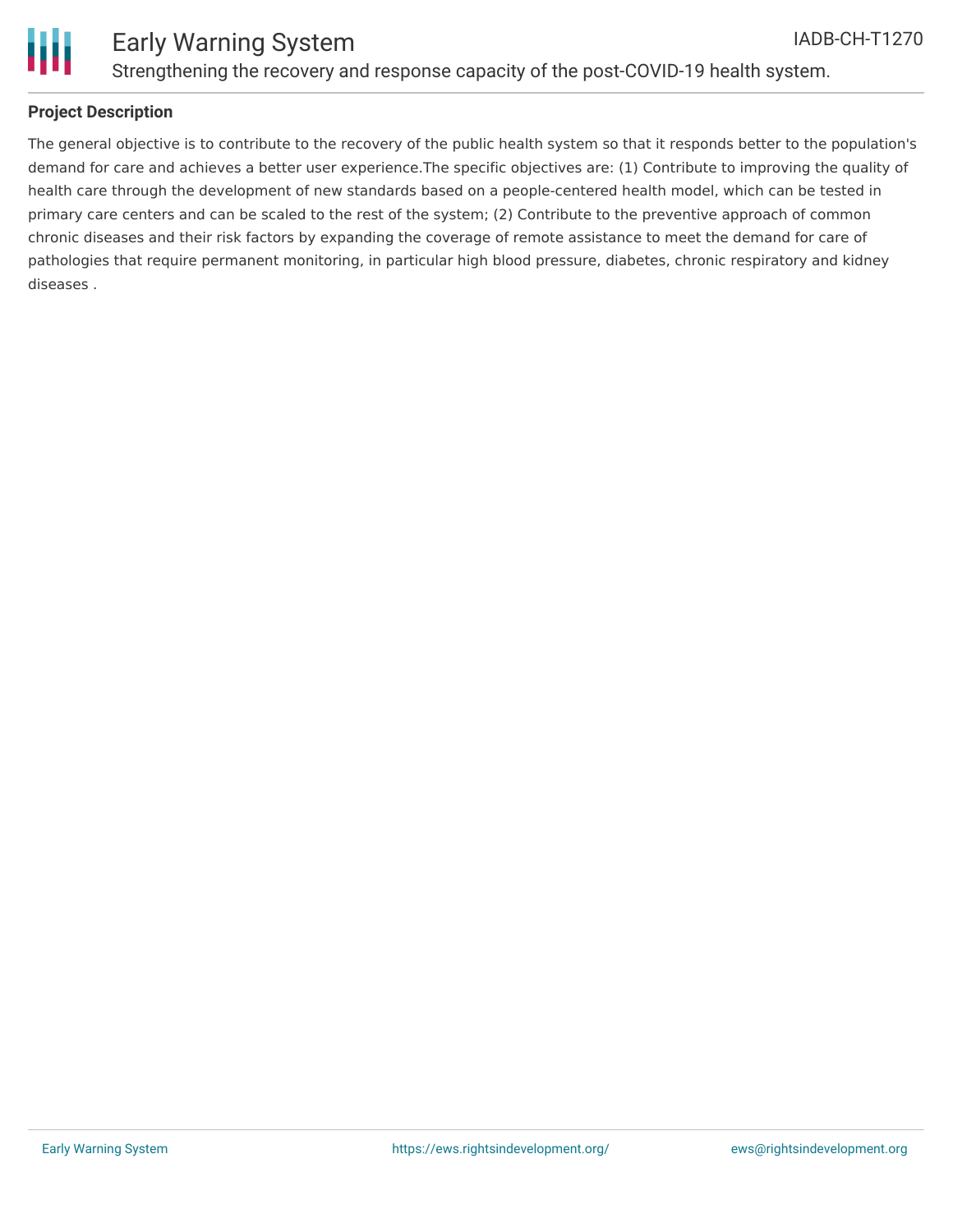

## Early Warning System

Strengthening the recovery and response capacity of the post-COVID-19 health system.

#### **Investment Description**

• Inter-American Development Bank (IADB)